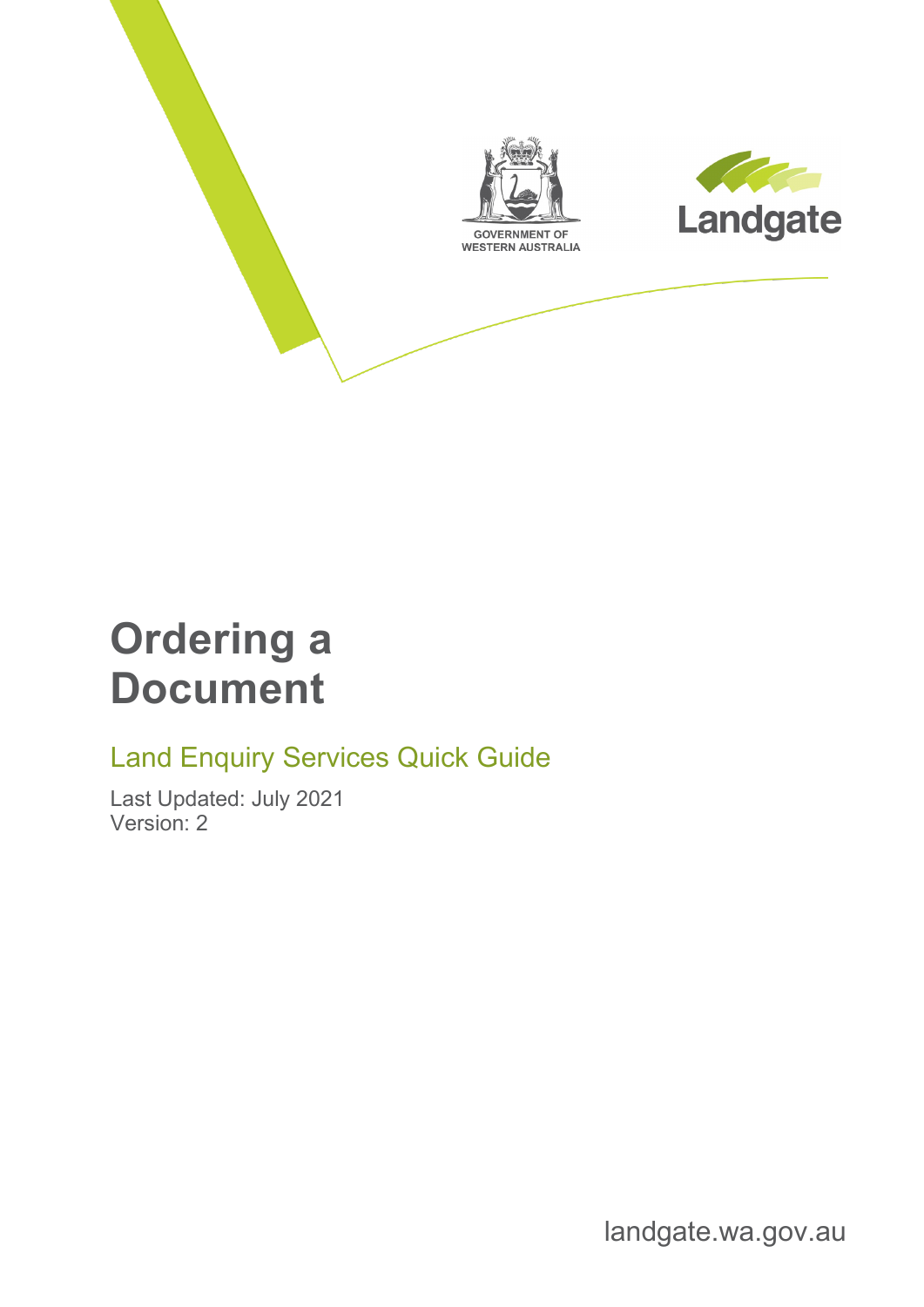# **Ordering a Document**

A copy of a document can be ordered through Land Enquiry Services located on the Landgate corporate website. Add the document to the shopping cart, pay with your credit card or billing account, and receive a PDF copy via email within 30 minutes of successful submission.

### **Searching in Land Enquiry Services**

There are two ways to order a document depending on whether you have the document number.

- 1.1 [I do not have the document number](#page-1-0)
- 1.2 [I do have the document number](#page-3-0)

#### <span id="page-1-0"></span>1.1 I do not have the document number

Search 'Title Information' to locate the property and see the current documents affecting that property in the online shop. You will be able to select the documents you want to purchase.

To start this search, open Land Enquiry Services and select 'Title Information'.



Select the desired enquiry option to search the criteria you have available and then select 'search'. Click on the property result to see the products available.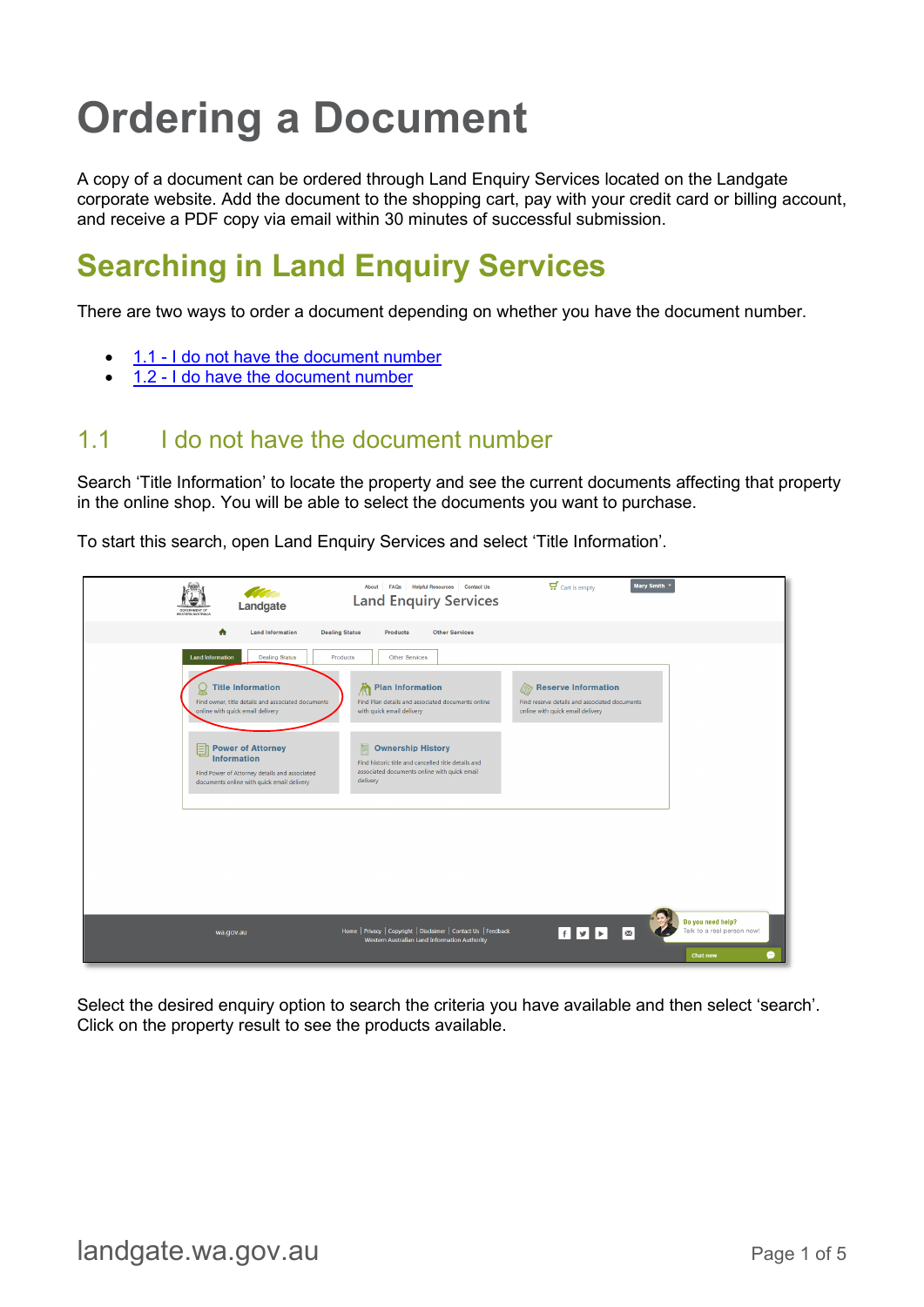| →                             | LR3096/809                  |                                | Lot 11681 On Diagram 80203 | 1 Midland Square, MIDLAND 6056 |
|-------------------------------|-----------------------------|--------------------------------|----------------------------|--------------------------------|
| <b>Select Result</b>          | <b>Certificate of Title</b> |                                | <b>Parcel Identifier</b>   | <b>Address</b>                 |
| Advanced Search Options       |                             |                                |                            | Search                         |
| Enter a property<br>address * |                             | 1 MIDLAND Square, MIDLAND 6056 |                            |                                |
| <b>Type Ahead</b>             | <b>Structured</b>           |                                |                            |                                |
| <b>Address</b>                | Lot on Plan                 | <b>Certificate of Title</b>    | <b>Crown Allotment</b>     |                                |
| <b>Enquiry Options</b>        |                             |                                |                            |                                |
| <b>Title Information</b>      |                             |                                |                            |                                |

Once on the Title Details screen, scroll down to the products at the bottom of the page. The current documents associated with this property will appear as products to add to cart. You are ready to complete your order.

| <b>Unimproved Value</b>      | <b>Document</b>               | <b>Document</b>               |      |
|------------------------------|-------------------------------|-------------------------------|------|
| <b>Report for</b>            | <b>Sundry-Miscellaneous</b>   | <b>Sundry-Miscellaneous</b>   | LR:  |
| 1 Midland Square,            | (not affecting nix & does     | (not affecting nix & does     |      |
| MIDLAND 6056                 | not cancel the title)         | not cancel the title)         | Viel |
|                              | 0715428                       | O715429                       |      |
| <b>View more details</b>     |                               |                               |      |
|                              | <b>View more details</b>      | <b>View more details</b>      |      |
|                              |                               |                               |      |
| <b>Add to Cart</b><br>\$8.85 | <b>Add to Cart</b><br>\$27.20 | <b>Add to Cart</b><br>\$27.20 | \$32 |

If the document you want is not listed here, it could be a document no longer current. If you log in with your Landgate Login, you can see all associated documents with the property. You can register a [Landgate Login](https://www0.landgate.wa.gov.au/__data/assets/pdf_file/0003/84414/Register-for-a-Landgate-Login.pdf) for free if you don't have one.

| LR3096/809                     |                                               |      |  |  |  |  |  |  |
|--------------------------------|-----------------------------------------------|------|--|--|--|--|--|--|
| 1 Midland Square, MIDLAND 6056 |                                               |      |  |  |  |  |  |  |
| <b>Title Details</b>           | <b>Plan Details</b><br><b>Reserve Details</b> |      |  |  |  |  |  |  |
| <b>General Details</b>         | <b>Associated Documents</b>                   |      |  |  |  |  |  |  |
| Affecting This Title           |                                               |      |  |  |  |  |  |  |
| <b>Add Document to Cart</b>    | <b>Document Number</b><br><b>Doc</b>          |      |  |  |  |  |  |  |
|                                | O715429                                       | Sun  |  |  |  |  |  |  |
|                                |                                               | cand |  |  |  |  |  |  |
|                                | O715428                                       | Sun  |  |  |  |  |  |  |
|                                |                                               | cand |  |  |  |  |  |  |
| Select Document to add to Cart |                                               |      |  |  |  |  |  |  |
| <b>Historical</b>              |                                               |      |  |  |  |  |  |  |
| <b>Add Document to Cart</b>    | <b>Document Number</b>                        | Doc  |  |  |  |  |  |  |
|                                | O715427                                       | Misc |  |  |  |  |  |  |
|                                | O710202                                       | Misc |  |  |  |  |  |  |
|                                | O704026                                       | Misc |  |  |  |  |  |  |

To purchase these historical documents, tick the box of the documents you want and you can add them to your cart. You are ready to complete your order.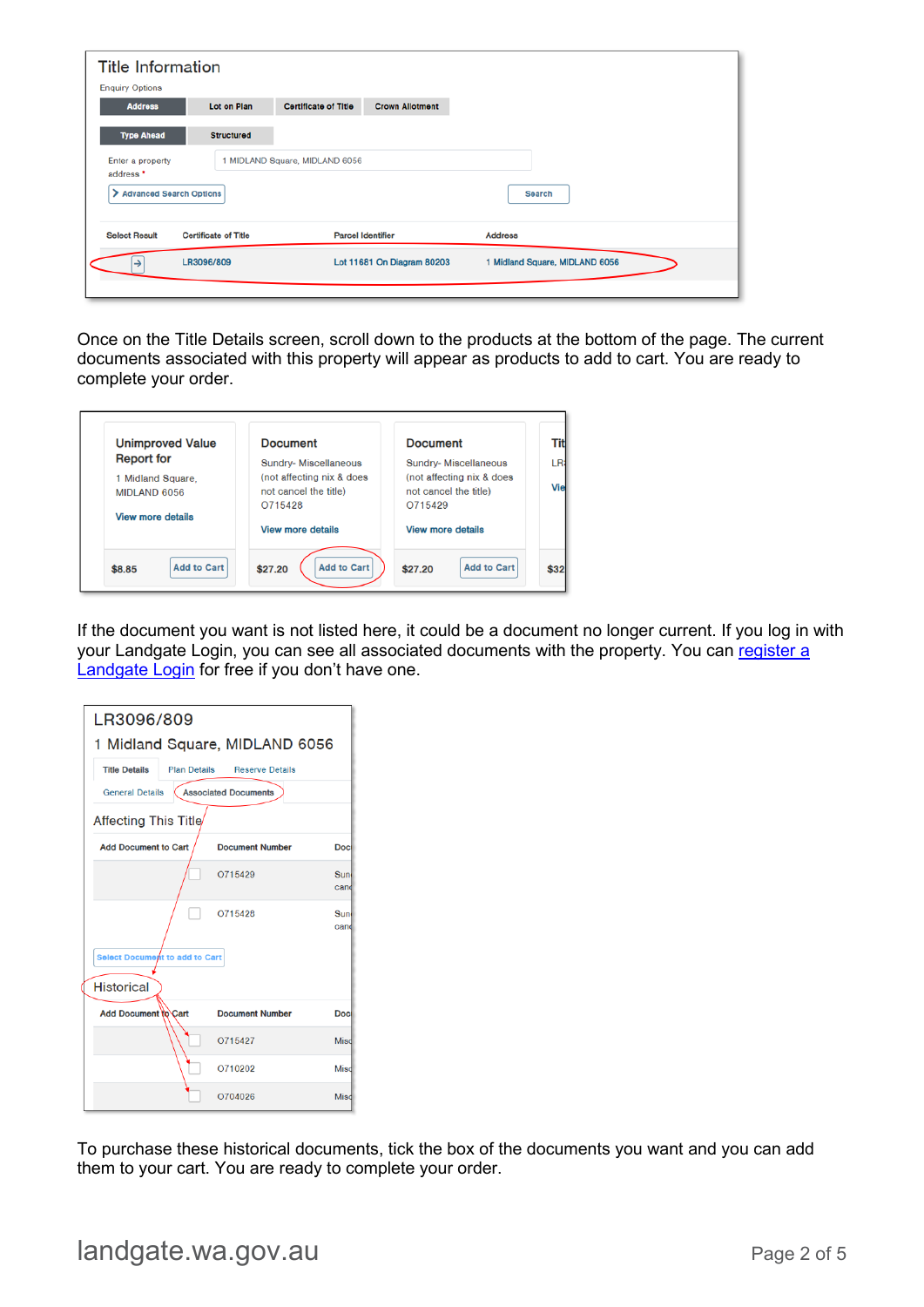#### <span id="page-3-0"></span>1.2 I do have the document number

If you have a document number, you can use the Multiple Ordering function of Land Enquiry Services to type the document number in and place your order.

To start this search open Land Enquiry Services, choose the 'Products' tab and select 'Order Multiple Products'.

| <b>GOVERNMENT OF</b><br>WESTERN AUSTRALIA                                                   | Landgate              | About                             | <b>FAQs</b><br><b>Helpful Resources</b><br><b>Land Enquiry Services</b>                                           | <b>Contact Us</b> | $\frac{1}{2}$ Cart is empty                                                                                                                                           | <b>Guest User</b> |
|---------------------------------------------------------------------------------------------|-----------------------|-----------------------------------|-------------------------------------------------------------------------------------------------------------------|-------------------|-----------------------------------------------------------------------------------------------------------------------------------------------------------------------|-------------------|
|                                                                                             |                       | ₳<br><b>Land Information</b>      | <b>Dealing Status</b>                                                                                             | <b>Products</b>   | <b>Other Services</b>                                                                                                                                                 |                   |
| <b>Land Information</b><br>E<br><b>Order Products</b><br>Search and order Landgate products | <b>Dealing Status</b> | <b>Products</b><br>Ξħ<br>one spot | <b>Other Services</b><br><b>Order Multiple Products</b><br>Order multiple Landgate products quickly and easily in |                   | <b>REAR Order Sales Report</b><br>Order sales reports that provide sales history of a<br>property, street, suburb or local government authority,<br>from 1988 onwards |                   |

Select the correct product for your search criteria:

- **Document**  this product is for documents that have an alpha-numeric registration number which consists of a letter from the alphabet followed by up to six numbers (e.g. L123458)
- **Power of Attorney Document** this product is for alphanumeric documents specifically for Power of Attorney or Enduring Power of Attorney only
- **Year Document** this product is for documents that are in the older format where they contained dates and a document type (e.g. Transfer 2456/1912).

| <b>Order Multiple Products</b>       |                               |                           |    |
|--------------------------------------|-------------------------------|---------------------------|----|
| <b>Select Product:</b>               | <b>Enter Document Numbers</b> | <b>Customer Reference</b> |    |
| <b>Certificate of Title</b>          | e.g. N123456                  |                           | 而  |
| Plan or Strata Plan                  |                               |                           | 荋  |
| <b>Property Interest Report</b>      |                               |                           |    |
| <b>Document</b>                      |                               |                           | 荋  |
| Power of Attorney Document           |                               |                           |    |
| <b>Year Document</b>                 |                               |                           | 前  |
| <b>Memorial Book</b>                 |                               |                           | 蘦  |
| <b>Title Watch</b>                   |                               |                           |    |
| <b>Enter Products to Add to Cart</b> |                               |                           | 侖  |
| <b>View Cart</b>                     |                               |                           | πī |

Enter the number in the first column and continue down the list ensuring each line is a new number. The product heading will note how many entries you have made, allowing you to keep track of entries added if you switch between products.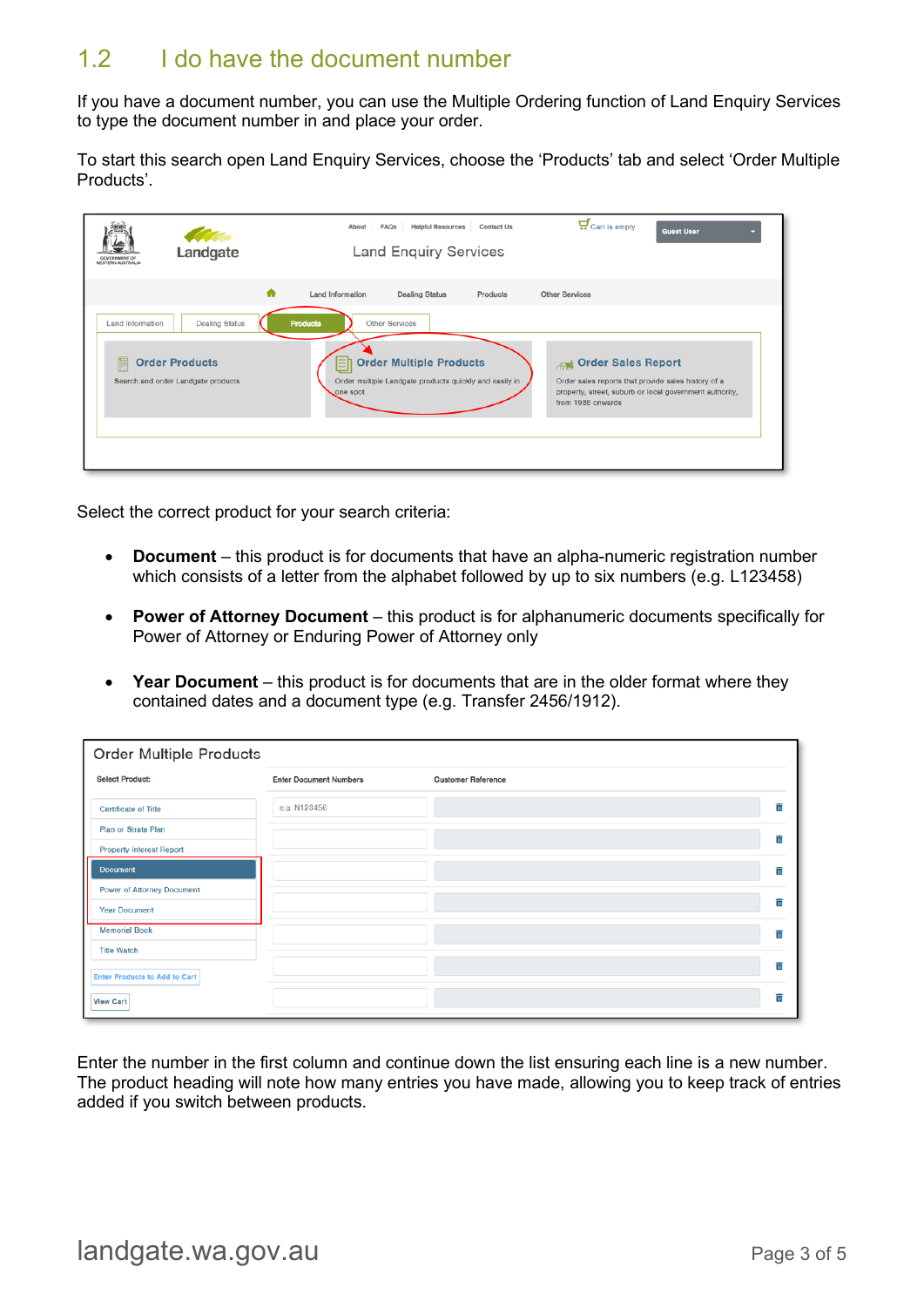| <b>Order Multiple Products</b>  |                               |                           |    |
|---------------------------------|-------------------------------|---------------------------|----|
| <b>Select Product:</b>          | <b>Enter Document Numbers</b> | <b>Customer Reference</b> |    |
| Certificate of Title            | L123456                       |                           | 苗  |
| Plan or Strata Plan             |                               |                           | 而  |
| <b>Property Interest Report</b> |                               |                           |    |
| 0<br><b>Document</b>            |                               |                           | 宙  |
| Power of Attorney Document      |                               |                           |    |
| <b>Year Document</b>            |                               |                           | πī |
| <b>Memorial Book</b>            |                               |                           | 茴  |
| <b>Title Watch</b>              |                               |                           |    |
| Add 1 Products to Cart          |                               |                           | 莆  |
| <b>View Cart</b>                |                               |                           | 前  |
| <b>Clear Products</b>           |                               |                           | 葡  |

| L <sub>14</sub> | Cut<br>Calibri<br>G Format Painter<br>Font<br>Clipboard<br>$\mathbf{v}$ $\mathbf{v}$ $\times$ $\mathbf{v}$ $\times$ | View<br>$\cdot$  1 $\cdot$ A' A' $\equiv \equiv \equiv$ $\Rightarrow$ $\cdot$   23 Wrap Text<br>B I U - ⊞ -   소 - A -   플 콜 콜   클 프   圖 Merge & Center -<br>Alignment | Developer<br><b>HPE Content Manage</b><br>匩<br>General<br>$5 - 969$ $\frac{1}{2}$ $\frac{42}{21}$<br>$\mathbb{Z}$<br>Number |                           | DID YOU KNOW?<br>If you have a list of document |
|-----------------|---------------------------------------------------------------------------------------------------------------------|-----------------------------------------------------------------------------------------------------------------------------------------------------------------------|-----------------------------------------------------------------------------------------------------------------------------|---------------------------|-------------------------------------------------|
|                 | A                                                                                                                   | <b>Order Multiple Products</b>                                                                                                                                        |                                                                                                                             |                           | numbers separated by commas, you                |
|                 | G163535,                                                                                                            | Certificate of Title<br>Plan or Strata Plan                                                                                                                           | <b>Enter Document Numbers</b>                                                                                               | <b>Customer Reference</b> | can copy and paste them into the                |
|                 | N274694,                                                                                                            | <b>Property Interest</b>                                                                                                                                              | G163535                                                                                                                     |                           | Order Multiple Products screen.                 |
| 3               | C784051,                                                                                                            | Report                                                                                                                                                                | N274694                                                                                                                     |                           |                                                 |
| 4               | K742707,                                                                                                            | <b>Check Search</b><br>$\blacksquare$                                                                                                                                 |                                                                                                                             |                           | <b>Land Enquiry Services automatically</b>      |
| 5               | m821585,                                                                                                            | <b>Document</b><br>Power of Attorney                                                                                                                                  | C784051                                                                                                                     |                           | separates each product into a new               |
| 6               | n421190,                                                                                                            | <b>Document</b><br><b>Year Document</b>                                                                                                                               | K742707                                                                                                                     |                           | line saving you time and increasing             |
|                 |                                                                                                                     | <b>Field Record</b>                                                                                                                                                   | M821585                                                                                                                     |                           | accuracy.                                       |
|                 |                                                                                                                     | <b>Memorial Book</b><br><b>Title Watch</b>                                                                                                                            | N421190                                                                                                                     |                           |                                                 |

Once you have entered all the document numbers you want, you can click the 'Add Products to Cart' button at the bottom of the product list. Land Enquiry Services will check all numbers to alert you of any potential mistakes. If the number cannot be found in Landgate's records, it will return as an error.

You are ready to complete your order.

## **Completing Your Order**

Click onto the cart icon at the top of the page to view the items you have added to your order.

| 國<br><b>Product Details</b>      | ь | Ψ<br><b>Review Cart</b> | <b>Your Details</b> | ь     | 身<br><b>Confirm Order</b> |                   |         | e,<br>Receipt | ?<br>Help |
|----------------------------------|---|-------------------------|---------------------|-------|---------------------------|-------------------|---------|---------------|-----------|
| <b>Review Your Shopping Cart</b> |   |                         |                     |       |                           |                   |         |               |           |
| <b>Product Name</b>              |   |                         | Reference           |       | <b>Delivery</b>           | <b>Unit Price</b> |         | Price         |           |
| Document Mortgage L123456        |   |                         |                     | Email |                           | \$27.20           |         | \$27.20       | 會         |
|                                  |   |                         |                     |       |                           |                   | Total * | \$27.20       |           |
|                                  |   |                         |                     |       |                           |                   |         | <b>Next</b>   |           |